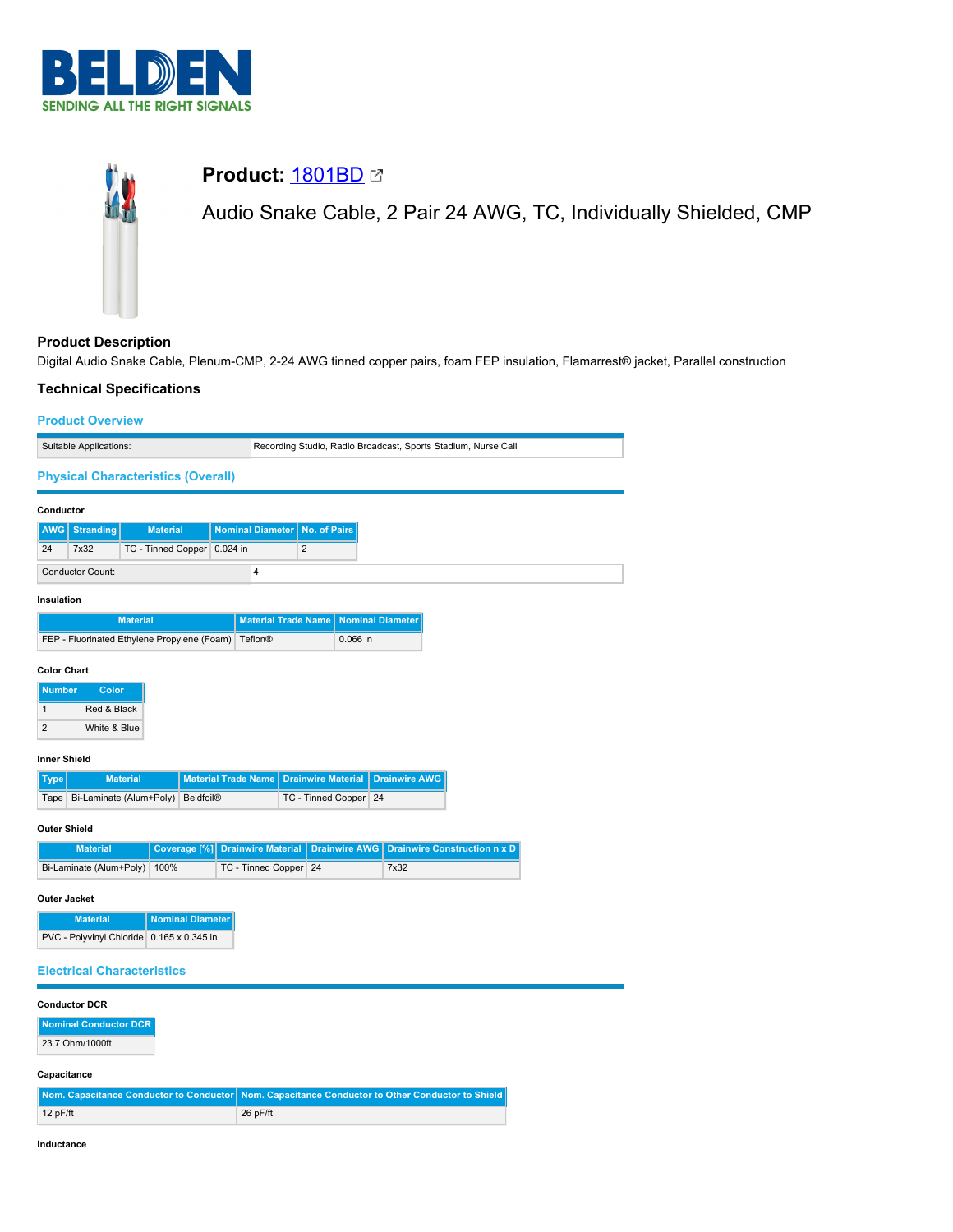#### **Nominal Inductance**  $\overline{0.18 \mu H/ft}$

#### **Impedance**

**Nominal Characteristic Impedance** 110 Ohm

#### **High Frequency (Nominal/Typical)**

| <b>Nom. Insertion Loss</b> |
|----------------------------|
| $0.82$ dB/100ft            |
| 1.01 dB/100ft              |
| 1.02 dB/100ft              |
| 1.08 dB/100ft              |
| 1.15 dB/100ft              |
| 1.16 dB/100ft              |
| 1.23 dB/100ft              |
| 1.34 dB/100ft              |
| 1.38 dB/100ft              |
| 1.58 dB/100ft              |
| 1.79 dB/100ft              |
| 1.85 dB/100ft              |
| 2.05 dB/100ft              |
| 2.34 dB/100ft              |
| 2.43 dB/100ft              |
| 3.33 dB/100ft              |

#### **Delay**

| <b>Nominal Velocity of Propagation (VP) [%]</b> |
|-------------------------------------------------|
| 78%                                             |

#### **High Frequency**

| <b>Frequency [MHz]</b> |
|------------------------|
| 0.384 MHz              |
| 0.7056 MHz             |
| 0.768 MHz              |
| 1.024 MHz              |
| 1.4112 MHz             |
| 1.536 MHz              |
| 2 048 MHz              |
| 2.8224 MHz             |
| 3072 MHz               |
| 4.096 MHz              |
| 5.6448 MHz             |
| 6 144 MHz              |
| 8.192 MHz              |
| 11.2896 MHz            |
| 12.288 MHz             |
| 24 576 MHz             |

#### **Current**

**Max. Recommended Current [A]** 2.9 Amps per Conductor at 25ºC

### **Voltage**

**UL Voltage Rating** 300 V RMS

#### **Temperature Range**

Operating Temperature Range:  $-20^{\circ}$ C To +60°C

#### **Mechanical Characteristics**

UV Resistance: No